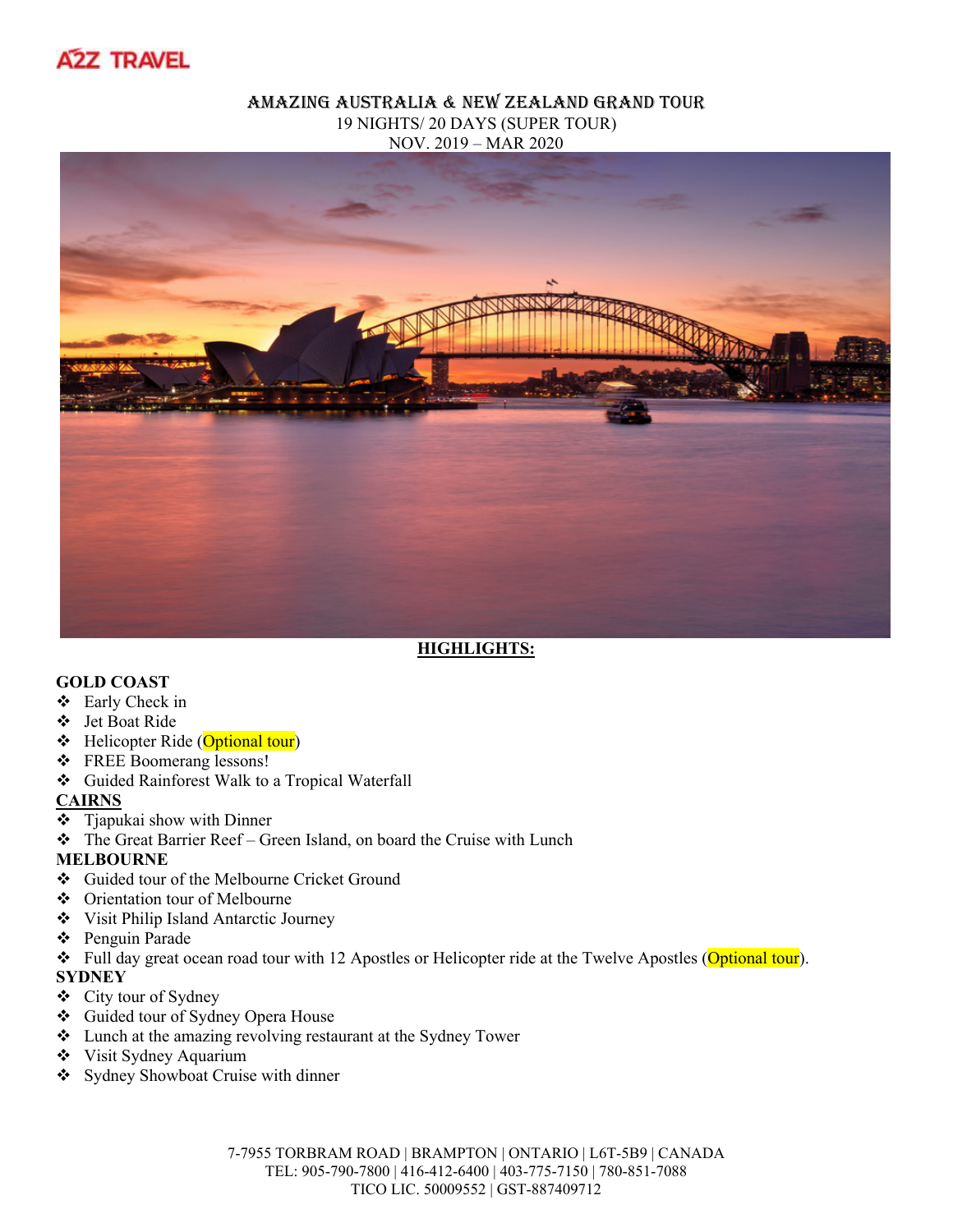### **AUCKLAND**

- City tour Auckland
- Sky Tower

# **ROTORUA**

- Hobbiton guided tour
- Guided tour of Te Puia
- $\triangle$  Sheep shows at Agrodome along with an Educational & farm tour
- Enjoy Cultural Show
- The world-famous Waitomo glow worm caves

# **QUEENSTOWN**

- Gondola ride to Bob's Peak
- Cruise on the beautiful Milford Sound right up to the Tasman Sea (weather permitting) with lunch
- Visit the historic Arrow Town
- Visit AJ Hackett Bungy Jump Site at Kawarau Bridge
- Mrs. Jones Fruit Orchard

# **WANAKA**

Puzzling world

# **TWIZEL**

- ❖ Mount Cook from the lookout point
- Picturesque Lake Tekapo
- Church of the good Shephard and sheep dog monument

# **CHRISTCHURCH**

- See the New Cardboard Cathedral
- City Tour



7-7955 TORBRAM ROAD | BRAMPTON | ONTARIO | L6T-5B9 | CANADA TEL: 905-790-7800 | 416-412-6400 | 403-775-7150 | 780-851-7088 TICO LIC. 50009552 | GST-887409712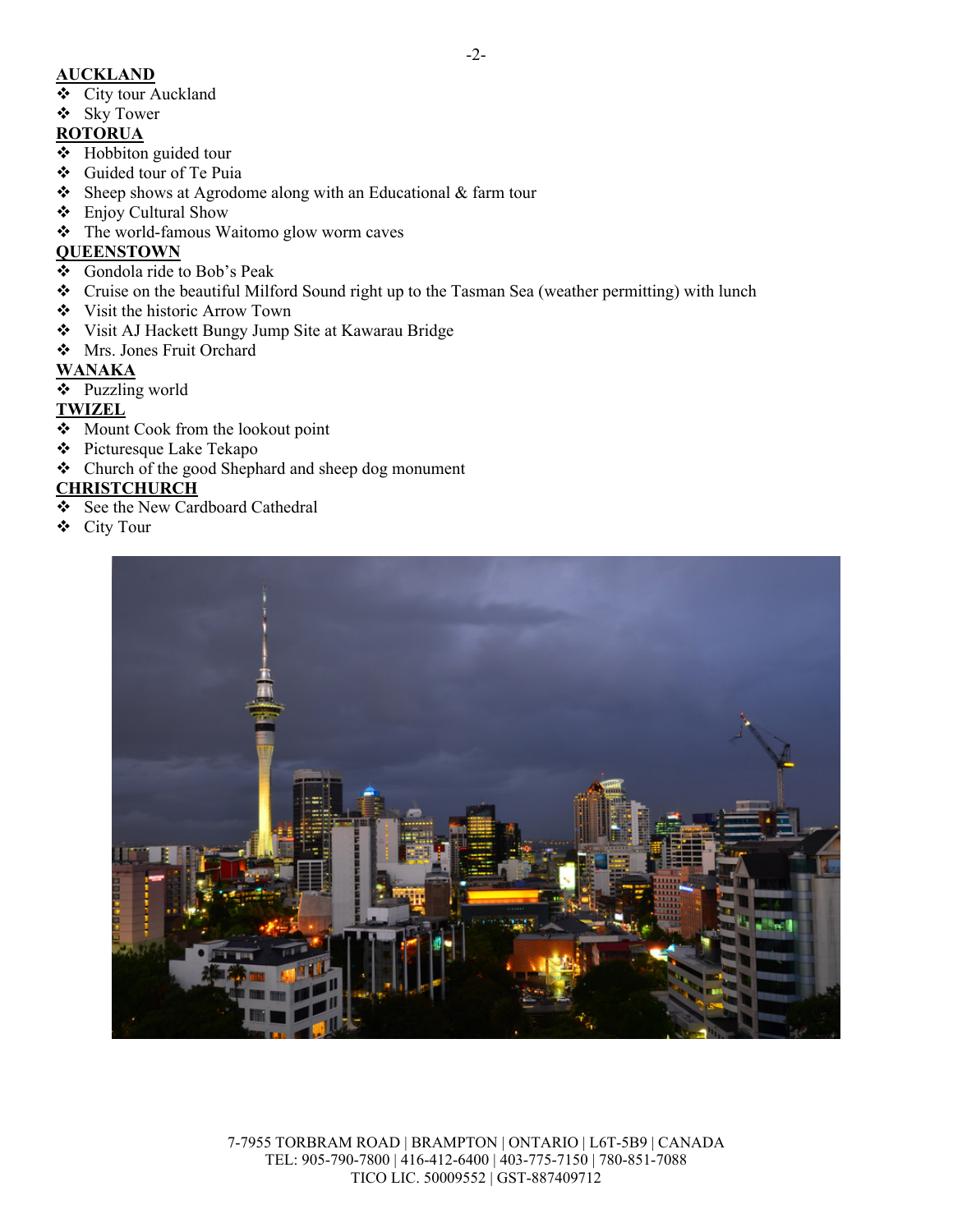#### **ACCOMMODATION:**

- 3 nights' accommodation at Hotel Mantra on View (4\*) or similar in Gold Coast
- 2 nights' accommodation at Hotel Pacific (4\*) or Hotel Double Tree by Hilton or Similar in Cairns
- 2 nights accommodation at Hotel Oaks on Market (4\*) or similar in Melbourne
- 3 nights' accommodation at Hotel Mercure (4\*) or similar in Sydney
- 2 nights accommodation at Hotel Crowne Plaza (4\*) or similar in Auckland
- 2 nights accommodation at Hotel Novotel (4\*) or Hotel Millennium or similar in Rotorua
- 3 nights accommodation at Hotel Novotel (4\*) or Hotel Millennium or similar in Queenstown
- 1-night accommodation at Hotel Mackenzie Country (4\*) or similar in Twizel
- 1-night accommodation at Hotel Crowne Plaza (4\*) or similar in Christchurch

# **MEALS:**

- 1. Daily American buffet/boxed breakfast at the hotel except the day of arrival and departure
- 2. 5 Indian Lunches & 5 local Lunches
- 3. 19 Veg & non-veg. Dinners

# **VISA REQUIREMENT:**

- Multiple entry Australia Visa
- Single or Multiple visa to New Zealand



# **IMPORTANT:**

The group tour will operate with a Tour Manager subject to a minimum of 20 full-paying passengers traveling together. \*Please note: the sequence of the tour may change based on the flights availability however everything will be covered as mentioned in the itinerary.

# **A2Z TRAVEL**

4852-50 AVE NE |UNIT 4 |CALGARY |ALBERTA|T3J-4L8|CANADA 7-7955 TORBRAM ROAD | BRAMPTON | ONTARIO | L6T-5B9 | CANADA TEL: 905-790-7800 | 416-412-6400 | 403-775-7150 | 780-851-7088 TICO LIC. 50009552 | GST-887409712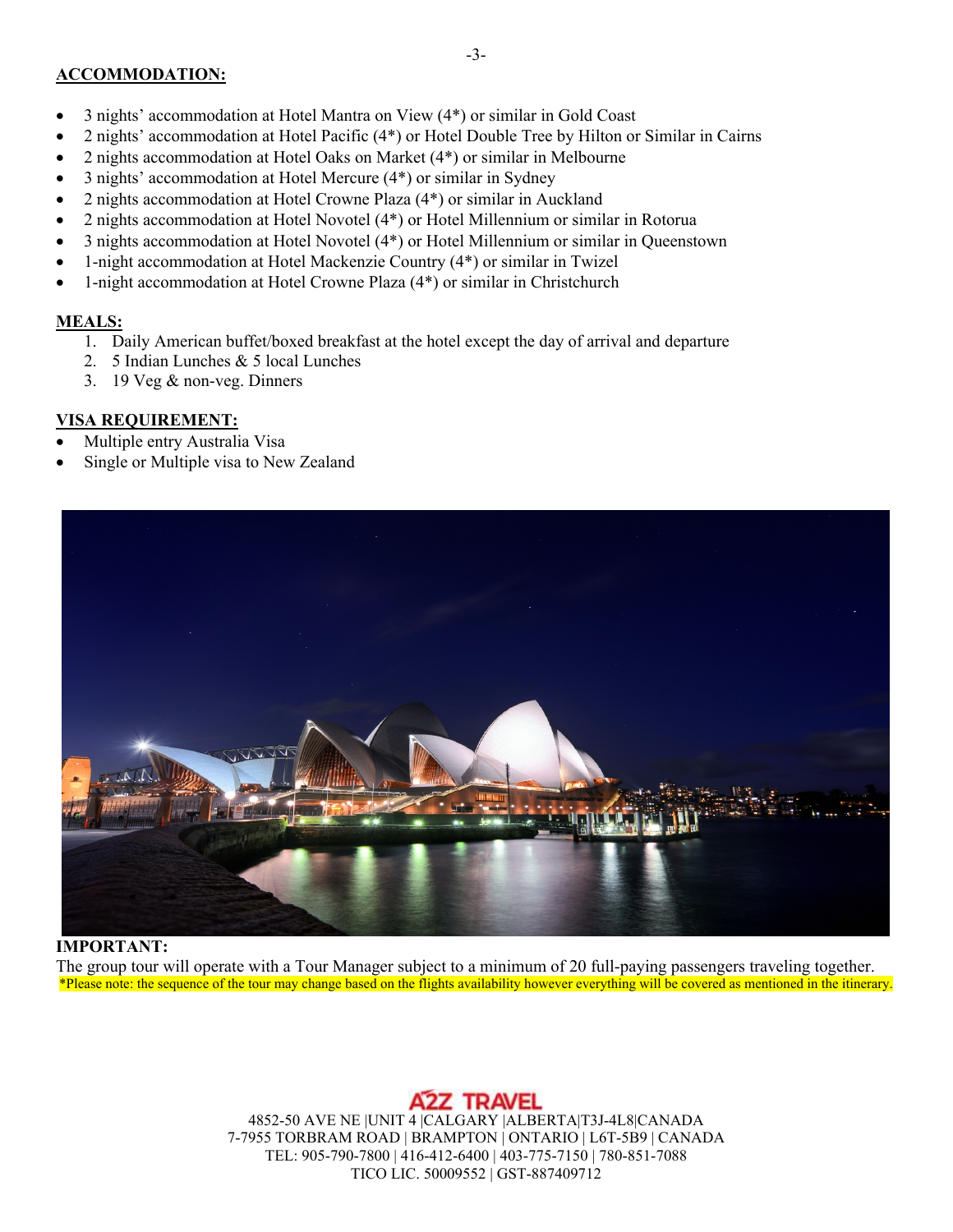#### **SUGGESTED ITINERARY:**

#### **DAY 01 BRISBANE**

Arrive in Brisbane and then proceed to Gold Coast – Australia's entertainment capital. Today after the check in the hotel rest of the time free at leisure and early dinner and relax and beat the jet lag. Overnight at the hotel.

#### **DAY 02 BRISBANE**

After the breakfast proceed for Jet Boat ride. Fun and excitement begins as you enjoy 360 degrees spin on a high-speed drifting jet boat ride on backwaters of gold coast. It's a great way to see what the glittering gold coast is all about. Rest of the day after Jet Boat ride is free at leisure. Dinner at the Indian restaurant and overnight at the hotel

#### **DAY 03 BRISBANE**

Take 4 wheels drive ride along hillside tracks through the rainforests with morning tea and delicious scones. Guided rainforest walk & free boomerang lesson.

Today after the breakfast at the hotel you will be picked up by 4WD vehicles and follow the original track built by the earlier pioneers to transport their produce to the coast. The tour winds through eucalyptus trees to enter the magnificent rainforest of Tamborine mountains national parks. You may meet Koala and other native wildlife here.

Time to stretch legs and let us take on a fully guided leisurely bush walk to the mountain's only spring fed waterfall. Discovering the lush subtropical rainforest. Later in the evening enjoy the Indian dinner at the restaurant and overnight at the hotel.

# DAY 04 **(FLIGHT TO CAIRNS)** DOMESTIC FLIGHT #1

ONTO CAIRNS – The Tropical Paradise. Today is a fun and excitement day as you visit Kuranda- a village in the rainforest. Also enjoy Tjapukai show.

Today boxed breakfast proceed to the airport for your flight to Cairns. On arrival enjoy lunch. Later proceed to Kuranda – a World Heritage Rainforest. Experience one-way Skyrail journey that immerses you in an intimate experience where you will relax and enjoy the stunning rainforest scenery, panoramic view of the Cairns tropical region and the glittering waters of the Coral Sea. In the evening enjoy a unique Tjapukai cultural experience with performance and dance. Tjapukai is a perfect way to gain a deeper understanding of Australia's diverse aboriginal and Torres Strait Islander heritage. Dinner at the local Indian restaurant. Overnight at the hotel.

# **DAY 05 (GREAT BARRIER REEF TOUR)**

Only unforgettable experience to the Great Barrier Reef – the only living structure visible from the space. A chance to enjoy Hot Air Ballooning (Optional @\$200, if booked in advance).

This morning you have a option to go for hot air ballooning (boxed breakfast). Later after an early breakfast at the hotel proceed to board the cruise to the Green Island. Escape into the world of surprises to experience the breathtaking beauty of the Great Barrier Reef. There is an abundance of activities for swimmers and non-swimmers to enjoy. A chance to snorkel and dive (optional) or you can stay dry and explore the stunning reef from the comfort of an air-condioned semi-submersible that will take you to an underwater world that has a dazzling kaleidoscope of colors. Enjoy continental lunch on board the cruise. Return to your hotel with fantastic memories of this living natural wonder. Later in the evening Cairns night market on your own. Dinner at the local Indian restaurant. Overnight at the hotel.  $(B.L,D)$ 

# **DAY 06 (FLIGHT TO MELBOURNE)**

Arrive in Melbourne- the Victorian Capital. Enjoy a ride on Melbourne Star observation Wheel.

Upon arrival in to Melbourne transfer to Melbourne Star. Come fly on the southern hemisphere's only giant observation wheel for a view like no other and an experience you'll never forget. In spectacular views reaching up to 40km from Melbourne's CBD and Port Phillip Bay through to Mount Macedon and Dandenong Ranges in the distance. Dinner and overnight at the hotel.

(B & D)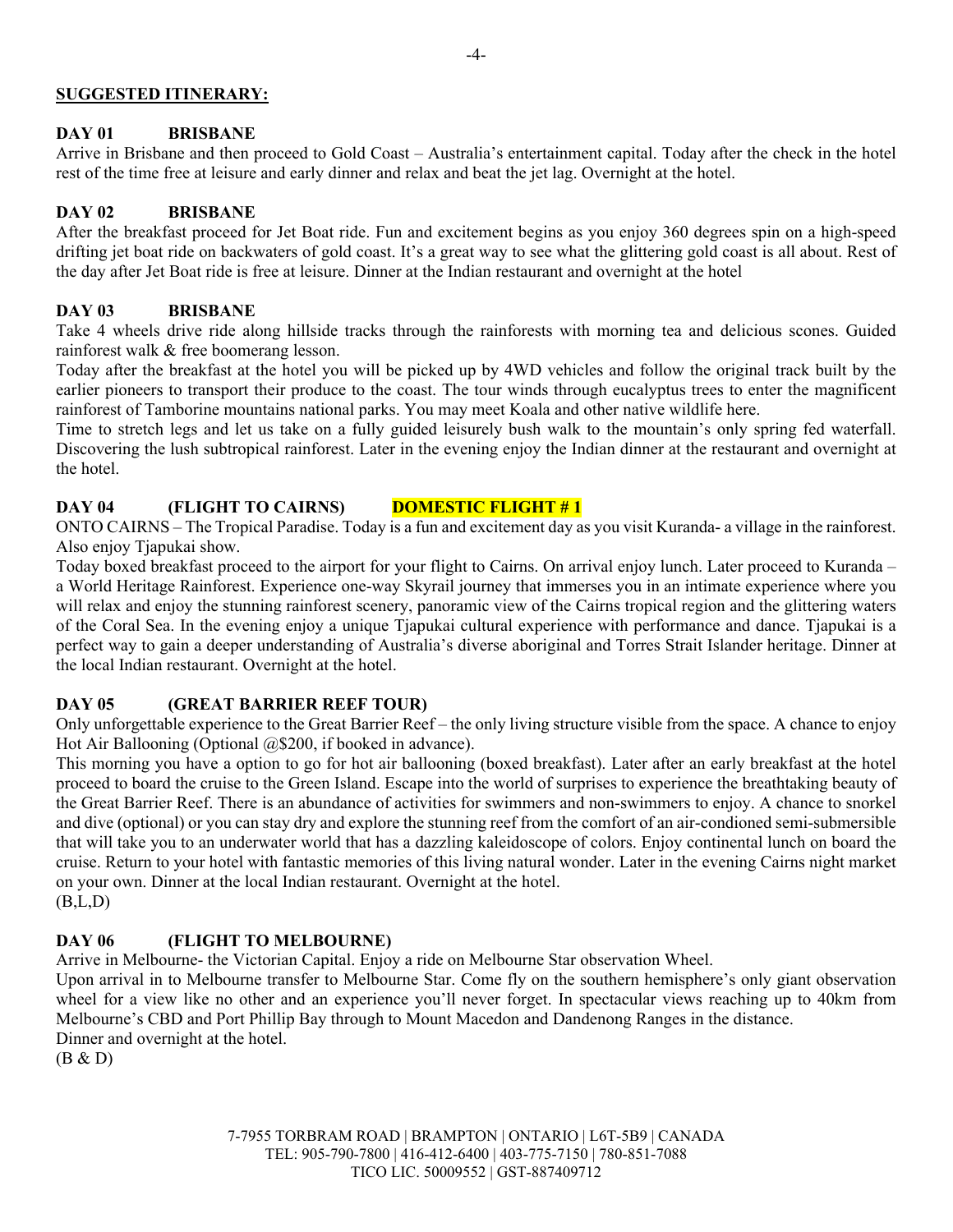Enjoy a guided tour of famous Melbourne Cricket Ground with lunch (in case of a game/event guided tour will not operate.) Antarctic journey and penguin parade at Phillip Island.

After the breakfast at the hotel proceed for guided tour of the Melbourne Cricket Ground (MCG) one of Australia's greatest assets. Lunch at the MCG and later proceed to amazing Philip Island.

First, we visit the thrilling Antarctic Journey-Immerse yourself in a spectacular multimedia wildlife experience and enjoy the fun, hands on activities as you embark on a virtual journey to the worlds most extreme continent. A joint venture between Philip island nature park and WWF-Australia.

Then proceed towards Penguin Parade seating area. Watch the very cute penguins march along the beach, back to their habitats as sun sets over Philip Island. The experience is great for all the nature and wildlife lovers and families.

Enjoy dinner at the local Indian restaurant. Overnight at the hotel.

(B,D)

# **DAY 08 (FLIGHT TO SYDNEY)**

Explore the charm, history and character of Melbourne on an exciting city tour. Flight to Sydney-one of the worlds easiest and most pleasant cities to walk.

After the breakfast check out and proceed to the city tour of Melbourne which includes an orientation tour of the Royal Botanical Gardens, Town Hall, St. Patrick's Cathedral, National Tennis Centre, the 1956 Olympic venue, the Shrine of Remembrance, Bourke St. Mall and some beautifully Victorian houses. And now proceed to the airport to board your flight to Sydney. On arrival into the harbor city proceed to the hotel and check in. dinner at the local Indian restaurant. Overnight at the hotel.

(B,D)

# **DAY 09 SYDNEY**

Today begins another exciting tour of SYDNEY after the breakfast in the hotel. High light of this tour is like Darling Harbor, one of the worlds greatest waterfront destination, experience a slice of the city's history at the Rocks area, the busy CBD area, Hyde park, the harbor bridge, Mrs. Macquaries Chair and the world-renowned Bondi beach. We also take you on a guided tour of one of the world's most spectacular landmark-Sydney Opera House. Experience this miracle of architecture and engineering. Today enjoy an international hot buffet lunch at the revolving restaurant in Sydney Tower. Later take a journey of the Sydney Aquarium and the wild life world.

Later today you'll have some free time until proceeding for dinner. Overnight at the hotel.

# **DAY 10 SYDNEY**

Day free at the most amazing city of Australia! Today you've a day at leisure at the most happening city of Australia. You can enjoy the many adventures in Sydney on your own or take an optional trip to the Blue Mountains or Sydney Bridge climb. Tonight, get set for unique experience on board the spectacular Showboat dinner cruise. Be captivated by the breathtaking scenery as you sail through the shimmering Sydney Harbour with its mesmerizing panorama of bright city lights. Opera House and famous Harbour Bridge. Experience fine dining with Indian menu on board followed by a dazzling theatre cabaret featuring professional Australian showgirls in their glamorous costumes. Overnight at the hotel in Sydney.

(B,D)

# **DAY 11 SYDNEY-AUCKLAND**

After the breakfast check out and proceed to the airport for a flight to Auckland. After the immigration and customs meet and greet our local representative and proceed to the hotel. Check in upon arrival and rest of the time free at leisure. Indian dinner at the local Indian restaurant. Overnight at the hotel in Auckland. (B,D)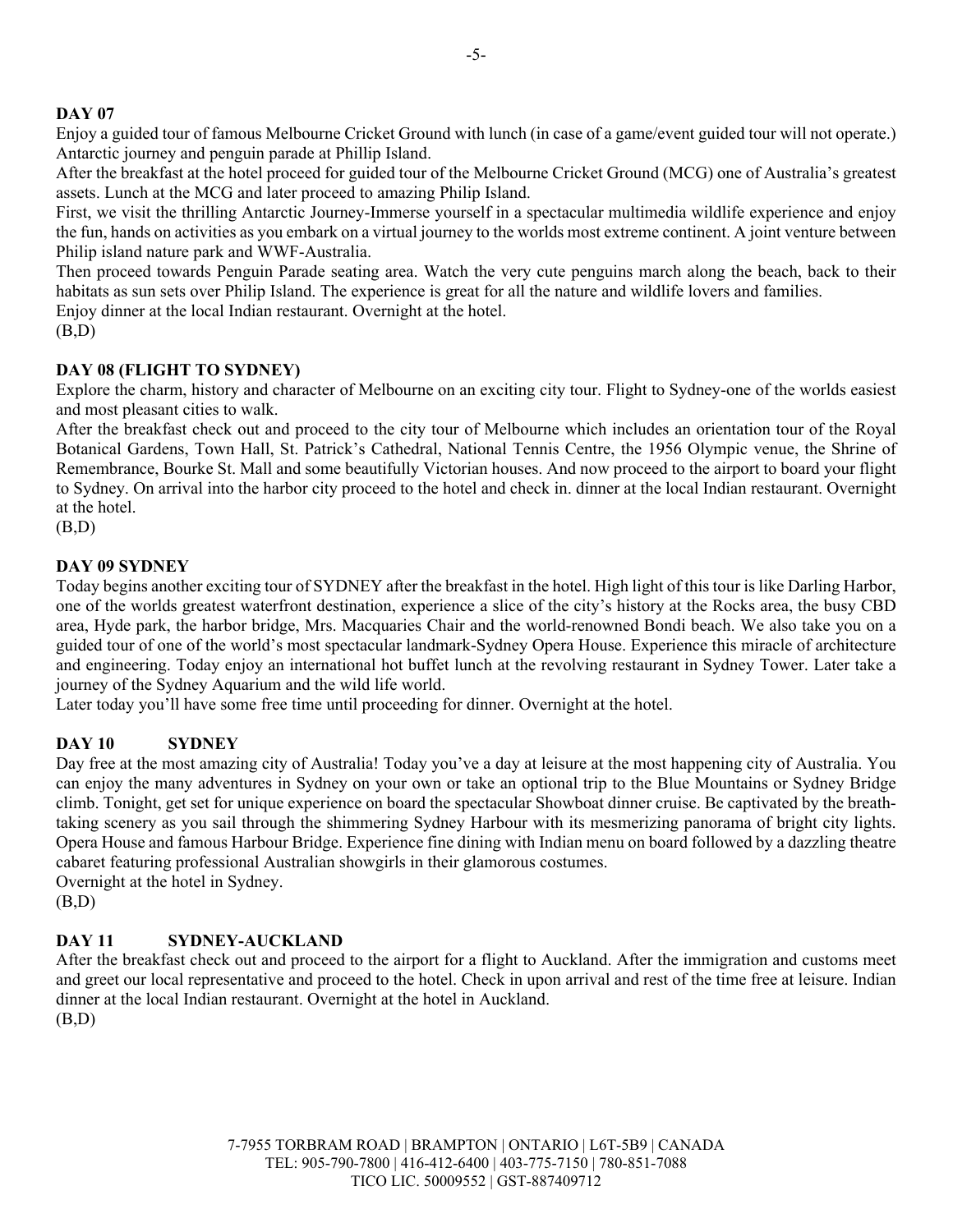# **DAY 12 AUCKLAND-ROTORUA**

Orientation tour of this pristine City of Sails-Auckland. Bird's eye view of Auckland city from the Sky Tower observatory deck. On to Rotorua – the Thermal city. Today enjoy guided tour of Hobbiton movie set.

Highlights of the city tour is such as Harbour Bridge and waterfront drive. Drive past the West Haven Marina, the War Memorial Museum and through the Parnell, onto Bastion Point amongst Auckland's most residential area and Waite Mata Harbour. Next enjoy a bird's eye view of Auckland city from the Sky Tower observatory deck. After Lunch proceed to Rotorua. En route get set for fun as you proceed to Matamata to thr Hobbiton Movie set, which was significant location for the "Lord of the Rings" movie Trilogy and "The Hobbit" film series. There are 44 hobbit holes on view. Later check in the hotel. Dinner and overnight at the hotel in Rotorua.

### **DAY 13 ROTORUA**

Proceed to Agrodome after the breakfast which will give you a chance to see through the of a true New Zealand farmer. Witness the Agrodome Sheep shearing show an exciting and informative insight into the world of New Zealand agriculture, featuring 19 different breeds of sheep's and their shearing, cow milking, lamb feeding and log demonstrations.

Today get an experience of the farm on your farm tour. Opportunity to take photos and hand feed the farm animals. View kiwi fruit orchard and olives groves, get a chance to taste kiwifruit huice and delicious sweet honey. Later enjoy a guided tour of Te Puia Termal Reserve where you can wander around the bubbling mud pools and see famous Pohutu geyser. Also discover Maori art forms, ancient rituals and traditions, experience thrilling song and dance at a traditional Maori Cultural show. Proceed for a quick photo stop at Govt. Gardens (originally known as Paepaekumana) is a public park partly laid out as gardens. Some time free for lunch and leter in the evening dinner at the local Indian restaurant. Overnight at the hotel in Rotorua.

### **DAY 14 AUCKLAND**

Onto Auckland, en route visit the Waitomo glow worm caves

After the breakfast check out and proceed to visit the Waitomo Glow-worm Caves in the lush Waikato region. Marvel at Mother Nature's light display as you glide silently through the starry wonderland caves of Glow-worm situated underground along the Waitomo River and gaze in silence at the myriad of glow worm lights that make up the Glow-worm Grotto. Enjoy this galaxy of tiny living lights, the glow worm that light your way. Enjoy local lunch. Drive towards Auckland and check in to your hotel. Dinner and overnight at the hotel in Auckland.  $(B,L,D)$ 

#### **DAY 15 AUCKLAND-QUEENSTOWN**

**Proceed to Queenstown-New Zealand's adventure capital. Today visit the historical Arrowtown and also the world's first Bungy site A J Hacket Kawarau River, next experience the Gondola ride that gives you the best view of this city.** After the breakfast check out and proceed to the airport to board your flight to Queenstown, the adventure capital of New Zealand. On arrival, experience the famous Gondola ride to Bob's peak, also a fast convenient access to the best view in the region, which is reputed to be the steepest lift in the Southern Hemispere. Proceed to the historical small quaint town of Arrowtown. Next we visit A J Hacket Bungy Jump site at the Kawarau River. Optional Bunjy Jumps and Zipline activity available. Proceed to check in at the hotel. Indian dinner at local Indian restaurant. Overnight at the hotel in Queenstown.

# **DAY 16 QUEENSTOWN**

Today drive via Te Anau to arrive at Milford Sound to enjoy the most spectacular cruise

Depart from Queenstown and travel via Te Anau through the awe-inspiring Homer Tunnel and the stunning glacier-carved Eglington valley to arrive at Milford sound  $\&$  enjoy the unforgettable Milford Sound cruise, which sails right up to the mouth of the Tasman Sea (weather permitting). Enjoy lunch onboard. Sail into the untouched paradise of Milford Sound and explore the natural wonders and history surrounding this deep fjord. Later tonight, enjoy Indian dinner at the local restaurant. Overnight at the hotel in Queenstown.

 $(B,L,D)$